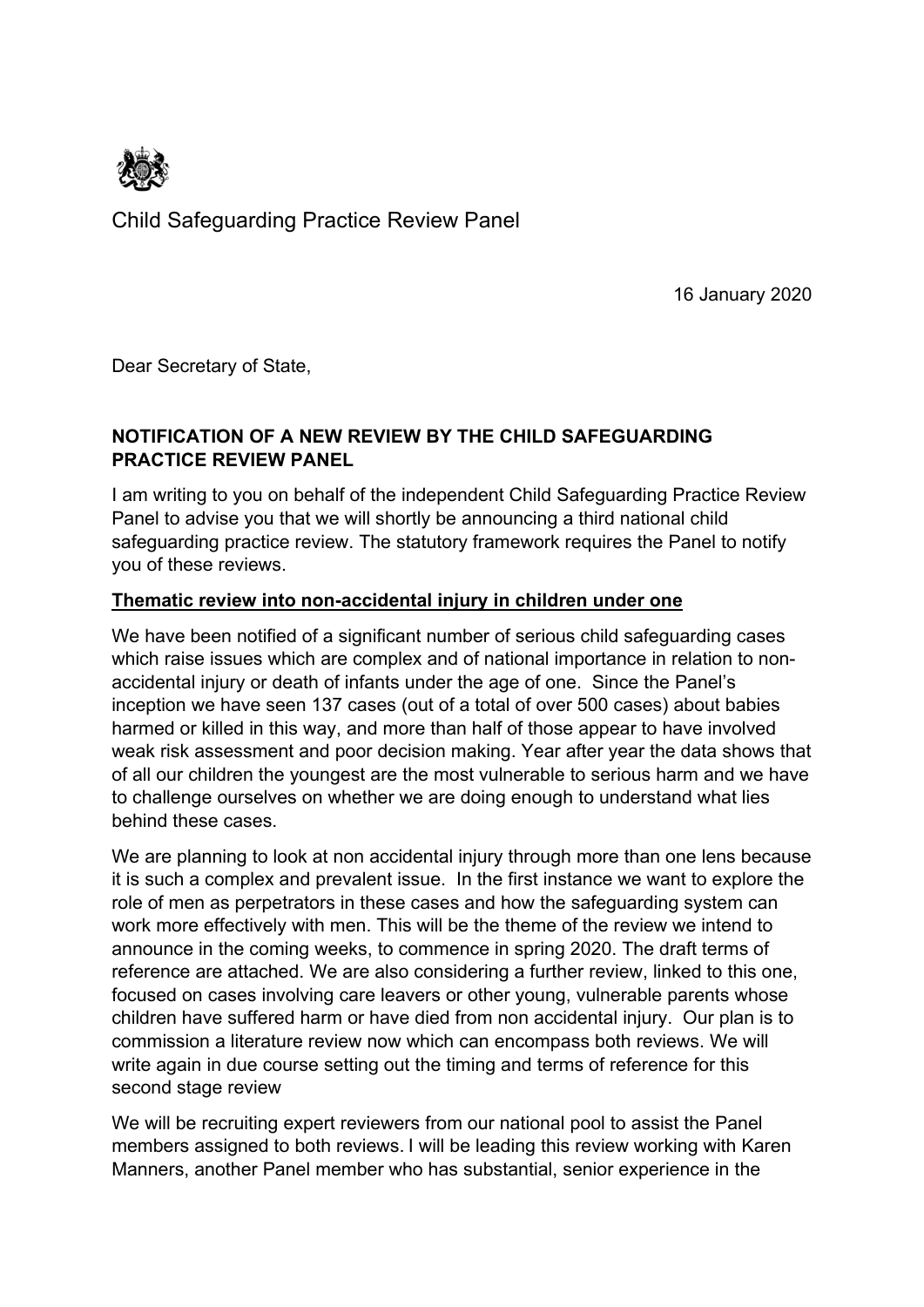Police. We, and Isabelle Trowler, (who is a member of the Panel by virtue of her role as Chief Social Worker for Children and Families), will work closely with the reviewers, offering advice and support as required.

I am copying this letter to the Home Secretary and the Secretary of State for Health and Social Care.

Ne a

Mark Gurrey

**Child Safeguarding Practice Review Panel**